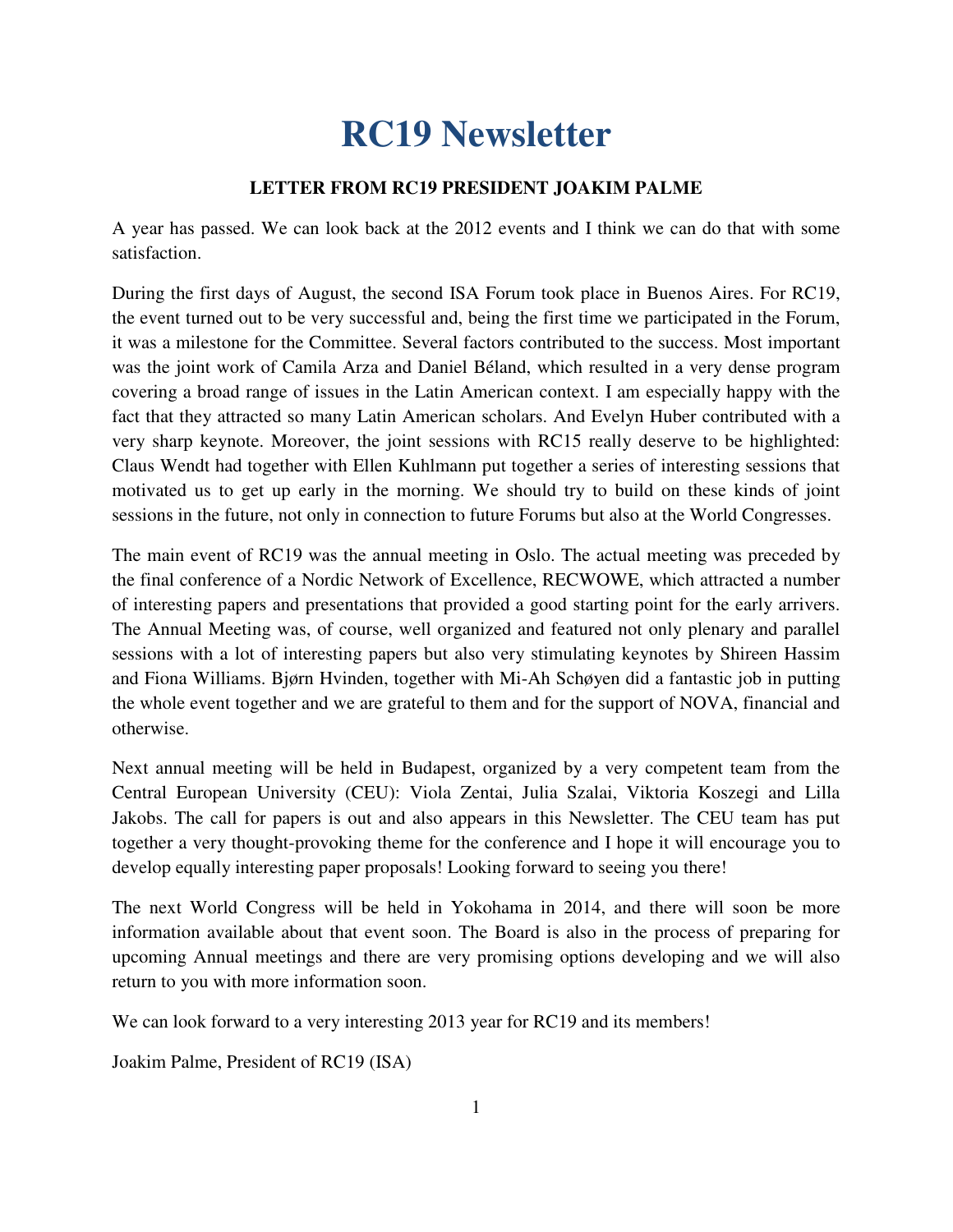#### **CALL FOR PAPERS**

#### *RC19: Research Committee on Poverty, Social Welfare and Social Policy*

## SOCIAL EXLUSION AND THE CHALLENGES OF INCLUSION: SOCIAL POLICIES ADDRESSING INTERSECTING INEQUALITIES

#### Central European University, Budapest (Hungary), August 22-24, 2013

The RC19 annual conference brings together international scholars in the field of comparative welfare state and social policy studies, and encompasses a range of disciplines, including sociology, social policy, political science, and policy studies. RC19 conference sessions are organized to reflect on the specific conference theme and also to discuss the ongoing research projects of RC19 members.

#### *The Conference Theme*

There is growing academic attention and policy interest dedicated to the twin notions of social exclusion and inclusion and the place of these concepts in broader social policy thinking. The debates around these terms reach out and connect two distinctive academic circles: one that organizes itself around issues of welfare and social policy, and the other which centers on antidiscrimination and human rights agendas. The two communities are connected by a number of intellectual channels and actions in academic and policy thinking. One of the most inspiring of these intersecting grounds of thinking is promoted by the concept of recognition and redistribution struggles. Another distinctive bridging avenue is paved by theories of intersecting inequalities (most often understood by class, gender, and race/ethnicity but not exclusively) claiming voice in very different disciplines. The conference encourages papers which investigate the main social categories/mechanisms by which inequalities are constituted, legitimized, questioned, and tackled in diverse societies.

Comparative inquiries are invited to cast critical attention to the ways in which social debates and policies name social groups/grounds as the most significant subjects or forces of exclusion by explaining hierarchies, sequences, or webs of these forces. It is also encouraged to examine how these debates are embedded in different models of capitalism, state and citizenship regimes, and civil society or political cultures. Inquiries are also solicited that examine the potentials and risks of social policy frames and mechanisms that address the multiple and/or intersecting inequalities and powerlessness. Organizers welcome papers that draw attention to the differences and commonalities of post-cold-war social policy models across continents and polities, with diverging inclinations to embrace critical thinking on multiple and intersecting inequalities, powerlessness, and discrimination.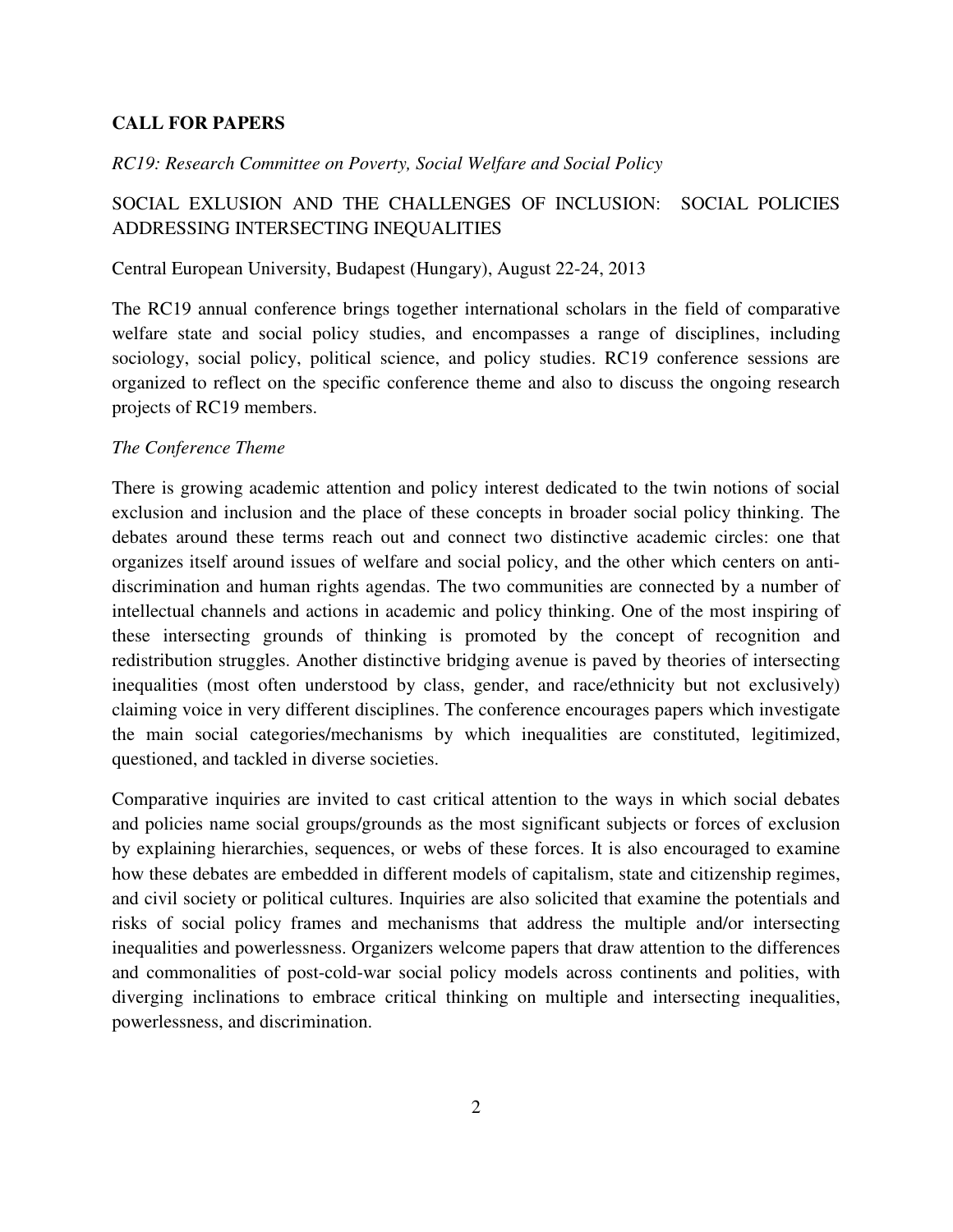Beyond this general theme, as in previous RC19 annual conferences, RC19 members are also encouraged to submit paper proposals presenting their ongoing social policy research.

## Abstract submission

Scholars are invited to submit the abstract of an unpublished paper indicating the leading research question, theoretical approach, research methods, data sources, and analytical significance. Abstracts should be of maximum 500 words. The deadline for submissions is January 31, 2013. Preference will be given to paper proposals which make a strong comparative and/or theoretical contribution to the field. The conference format (see below) allows for indepth discussion of a limited number of papers (45-50 altogether). Authors of accepted papers may be asked to act as discussants. Conference registration and attendance is open to members of RC19.

Membership in RC19 is open to social scientists from all disciplines upon payment of a modest membership fee. If you are not already a member, please contact the RC19 Secretary, Daniel Beland (daniel.beland@usask.ca; www.danielbeland.org).

Advanced doctoral students and junior researchers are also encouraged to attend the conference and may choose to submit their abstract to either mentoring sessions (see below under *Conference format*) or regular sessions. At the time of abstract submission, it should be clearly marked whether the material is being submitted to the regular or the mentoring sessions.

Please submit your abstract through the online abstract submission system accessible through the conference website: www.rc19budapest2013.com. You will automatically receive confirmation of your submission and a generated PDF document of what you submitted. If you do not receive such a confirmation please contact rc19\_budapest\_2013@ceu.hu.

Abstracts are evaluated by the Program Committee, and notification of acceptance or rejection will be sent to the authors by March 15, 2013. Completed papers must be submitted by July 15, 2013 to be included in the final conference program.

A small number for travel grants are available to post-graduate students and scholars living in developing countries. Applications for travel grants should be submitted at the same time as paper abstracts, in a separate email to rc19\_budapest\_2013@ceu.hu by January 31, 2013. Applicants with accepted abstracts will be notified on the availability of travel subsidies by March 15, 2013.

## *Key Dates*

Submission of abstracts: January 31, 2013 Acceptance of abstracts: March 15, 2013 Submission of full papers: July 15, 2013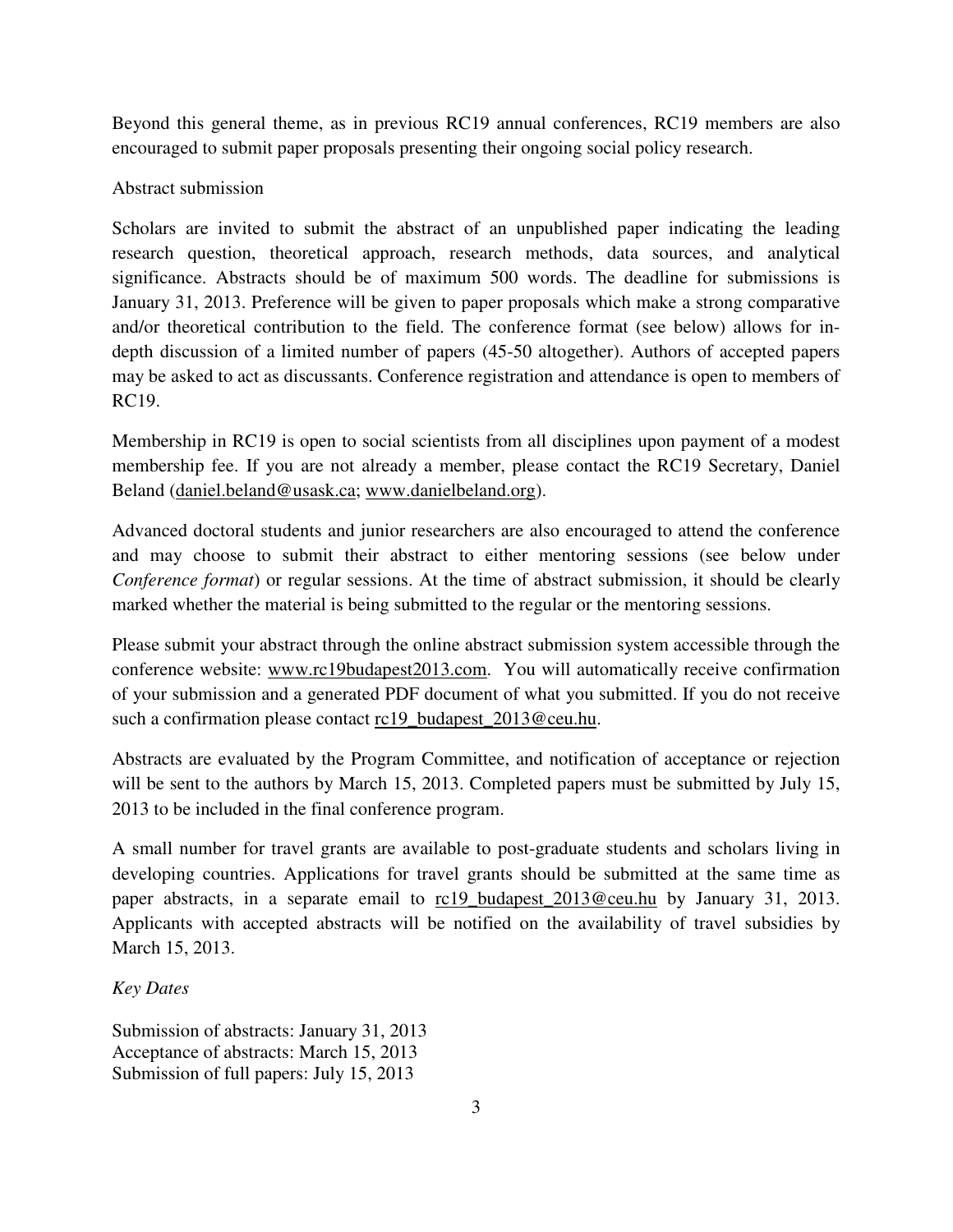#### *Conference format*

The conference will be organized according to Korpi's rules to foster lively discussions and scholarly exchanges. The rules are named for Walter Korpi, past president of RC19, who instituted a workshop-style meeting format that the membership has found very congenial over the years: a) papers are circulated (and read) in advance; b) at the conference they are introduced by a discussant (rather than the author); c) the author is only given limited time to react to the discussant's presentation so as to leave more room for a general discussion. Thus, accepting a place on the program entails a commitment to complete the paper in time for others to read it and to come prepared to discuss papers. Equally, participants may expect to serve as discussant for another paper, and to open the floor with an incisive and fair assessment of its strengths and weaknesses.

Special mentoring sessions will also be organized to match advanced doctoral and junior researchers with senior scholars working in related areas. Interests in taking part in these sessions should be indicated together with the submitted paper abstract.

More information: www.rc19budapest2013.com; Contact: rc19\_budapest\_2013@ceu.hu

#### **CALL FOR ABSTRACTS**

### "THE FUTURE OF WELFARE STATE STUDIES" POSTDOCTORAL CONFERENCE, DEPARTMENT OF SOCIOLOGY, UMEÅ UNIVERSITY, UMEÅ, SWEDEN, MAY 15-17, 2013

The future of the welfare state remains an important research question—especially given the economic crises facing European and North American institutions as well as the emerging welfare states of Asia and Latin America. This conference will bring together those who represent the future of the field and support young scholars who will likely set the research agenda for years to come. This conference is limited to *current* postdoctoral researchers. We encourage participation from junior scholars located in any of the social, economic, historical, anthropological, political, or behavioral sciences at colleges, universities, or research institutes worldwide. We aim to include the most novel and potentially groundbreaking scholarship that goes beyond what we already know about welfare states. The conference will include a number of concurrent sessions that focus on the most important questions in the field. Postdocs will have the opportunity to share their ideas and research within a community of peers. The evening program, which features a reception and conference dinner, will also provide opportunities for postdocs to socialize and enjoy Umeå. This format and schedule will allow for extensive networking, exchange of practical information and ideas, and the formation of new collaborative partnerships that have the potential to last the duration of one's career.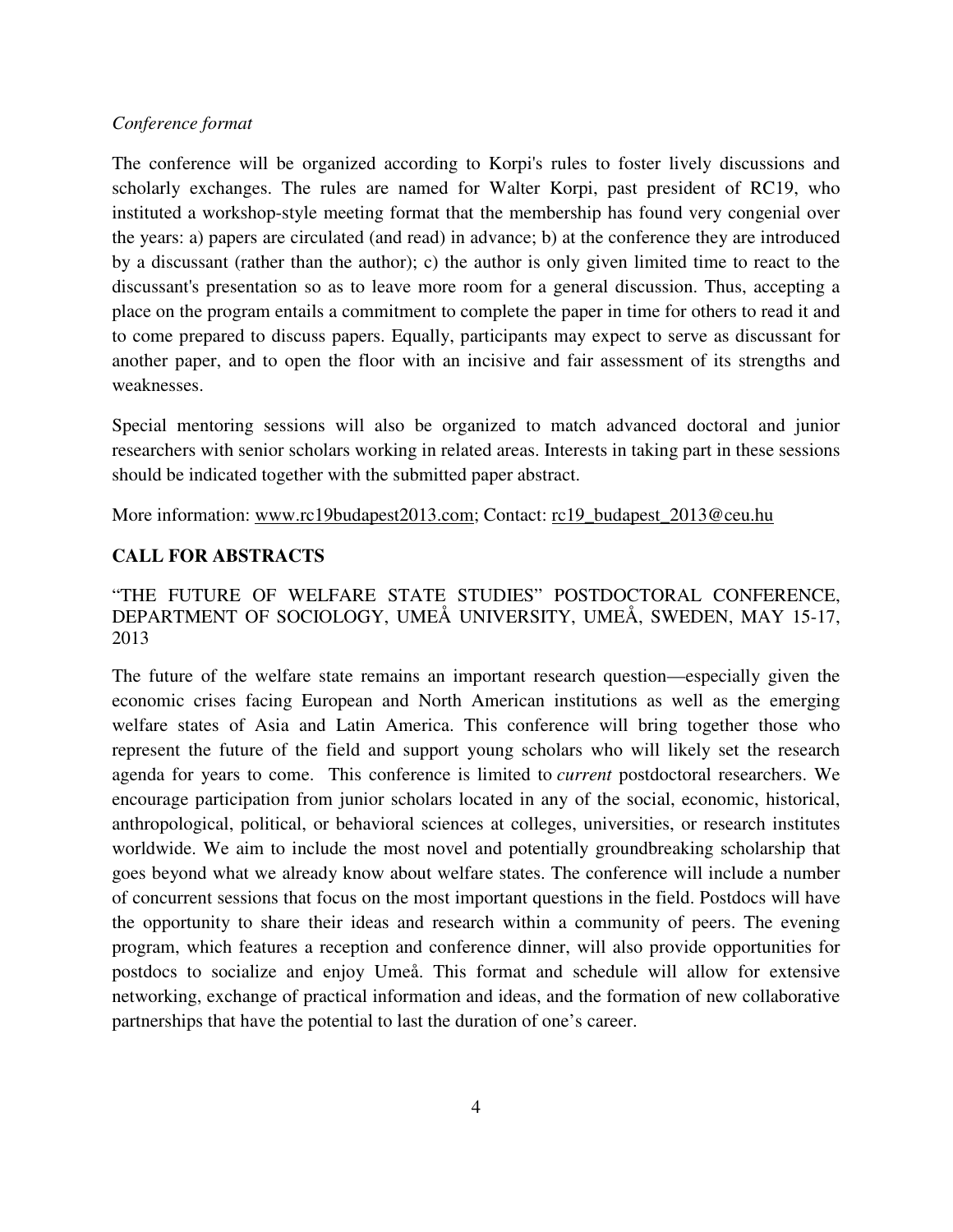The conference will also offer keynote speeches by internationally renowned welfare state researchers who have been innovative in terms of their research questions and strategies. Confirmed speakers are: Jason Beckfield (Harvard University, USA), Daniel Béland (University of Saskatchewan, Canada), Traute Meyer (University of Southampton, UK), and Stefan Svallfors (Stockholm University & Umeå University, Sweden). By reflecting on and sharing their experiences, it is our hope that keynote speakers will inspire postdocs to 'think outside the box' and adopt creative approaches to their own research agendas, thereby stimulating the growth of new perspectives and approaches in the field.

We will consider research that addresses any and/or combinations of the following themes: Aging; Collective Action; Culture; Family; Gender; Immigration and Migration; Institutional Stability and Change; Labor Markets; Immigration and Migration; Politics; Poverty and Inequality; Race and Ethnicity; Public Policy; Religion; Research Methods; Taxes and Social Expenditure; Values, Traits, Attitudes, and Norms; Welfare; and Well-being.

Please email your abstract (max 500 words) and contact information by February 1, 2013 to maureen.eger@soc.umu.se.

Decisions will be made and participants contacted by February 15, 2013. Information about subsidized hotel accommodation and other details will be announced then. There will be a conference fee of 550 SEK (approximately 65 EUR/83 CAD/52 GBP/83 USD).

The following airlines service Umeå Airport: *SAS Scandinavian Airlines*, *Air Baltic*, *Malmö Aviation*, *Norwegian*, and *Flybe*. Beginning February 2013, *Air Sweden* will offer direct flights from London, Frankfurt, and Paris.

#### **CALL FOR PAPERS**

JOINT NORDWEL AND REASSESS INTERNATIONAL SUMMER SCHOOL: STATE, SOCIETY & CITIZEN—CROSS-DISCIPLINARY PERSPECTIVES ON WELFARE STATE DEVELOPMENT (REYKJAVIK, 15-20 AUGUST 2013).

Welfare states can be studied with a number of theoretical and methodological approaches, from various chronological perspectives and with a focus on Different empirical phenomena. The summer school aims to stimulate discussions across disciplines and foster innovative crossdisciplinary research on the development of welfare states over time. The summer school brings together PhD students and well-established scholars in scientific Exchanges.

Distinguished international scholars representing different disciplines and cross-disciplinary approaches lecture in sessions covering a vast range of themes. The list of senior scholars, who have confirmed their participation, includes Ann Orloff (Northwestern University, USA), Keith Banting (Queens University, Canada), Wim van Oorschot (Leuven University, Belgium), Noel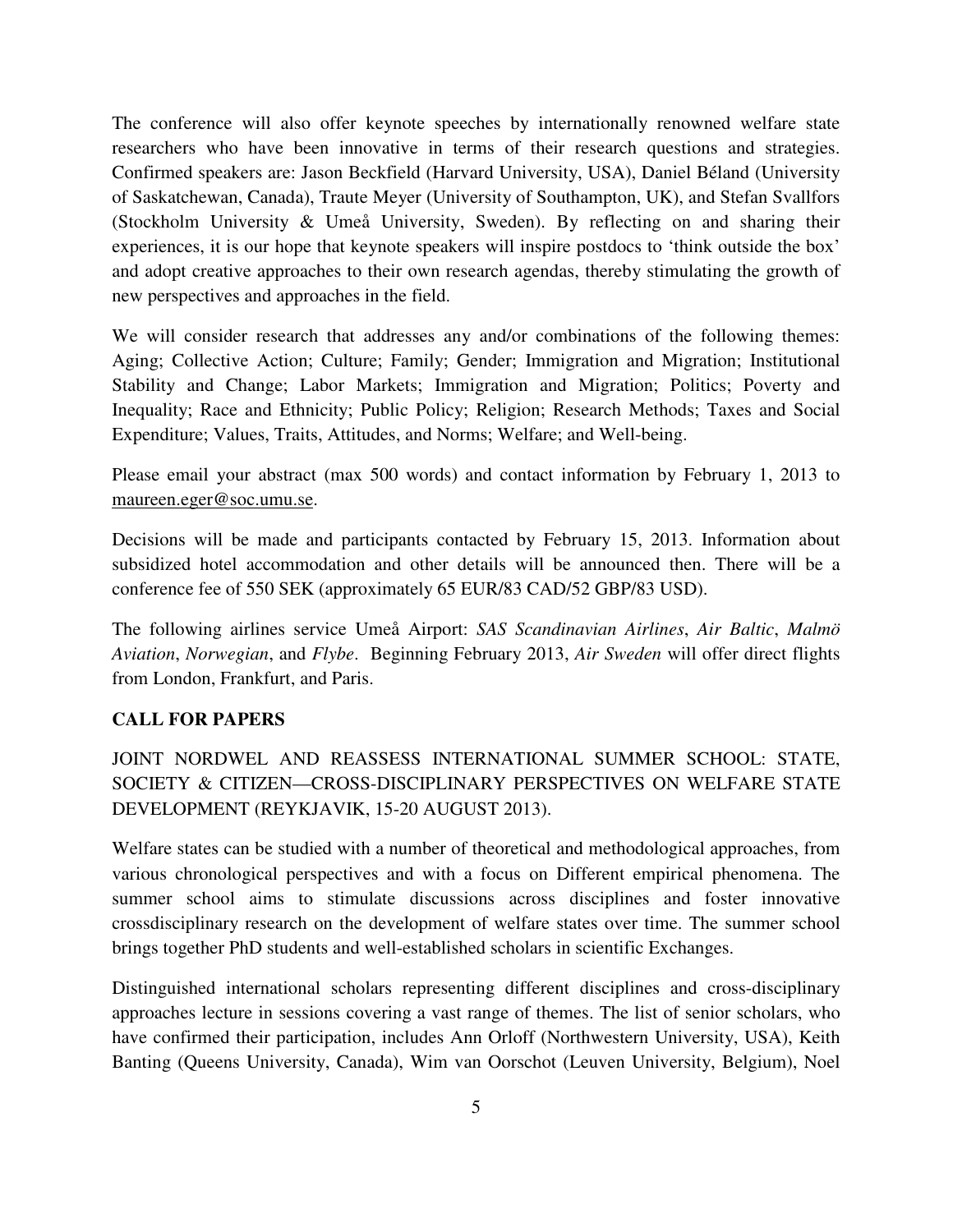Whiteside (Warwick University, UK), Ana M. Guillén (Oviedo University, Spain), Patrick Emmenegger (St. Gallen University, Switzerland), Daniel Béland (University of Saskatchewan, Canada), Åsa Lundqvist (Lund University, Sweden), Gunhild Hagestad (NOVA, Norway), Pauli Kettunen (University of Helsinki, Finland), Björn Hvinden (NOVA, Norway), Gudmundur Jonsson (University of Iceland, Iceland), Viggo Nordvik (NOVA, Norway), Klaus Petersen (University of Southern Denmark, Denmark).

We invite PhD students from different disciplinary backgrounds both within and outside the Nordic countries to participate in the discussion on the development of welfare states, their preconditions, present status and how we ought to study them. PhD Students present their papers in parallel sessions and get feedback from senior scholars and junior colleagues. Poster sessions are included.

We welcome paper proposals by PhD students. The approved proposals will be selected on the basis of their quality. Papers can be written from a broad historical or contemporary perspective and come from different disciplines such as history, social policy, sociology, political science, and political philosophy. Guidelines for papers and posters will be sent in connection with the letters of approval. Participants who complete the summer school successfully are credited with 6 ECTS credits.

#### COURSE FEE

The course fee is 150 euros. Accommodation is financed by the organizing centres. A limited number of travel grants will be available.

#### HOW TO APPLY

Applicants are asked to submit an abstract (max 400 words) for a paper and a short biography (including a list of publications) by e-mail no later than 10 March 2013 to our coordinator Heidi Haggrén, heidi.haggren@helsinki.fi.

For updates, please check http://blogs.helsinki.fi/nord-wel/.

For inquiries, contact coordinator Heidi Haggrén (heidi.haggren@helsinki.fi, +358-9-19124958).

#### ORGANIZING COMMITTEE

Pauli Kettunen (University of Helsinki, Finland) Klaus Petersen (University of Southern Denmark, Denmark) Björn Hvinden (NOVA, Norwegian Social Research, Norway) Viggo Nordvik (NOVA, Norwegian Social Research, Norway) Guðmundur Jónsson (University of Iceland, Iceland) Guðbjörg Linda Rafnsdóttir (University of Iceland, Iceland) Ingibjörg Lilja Ómarsdóttir (University of Iceland; Iceland)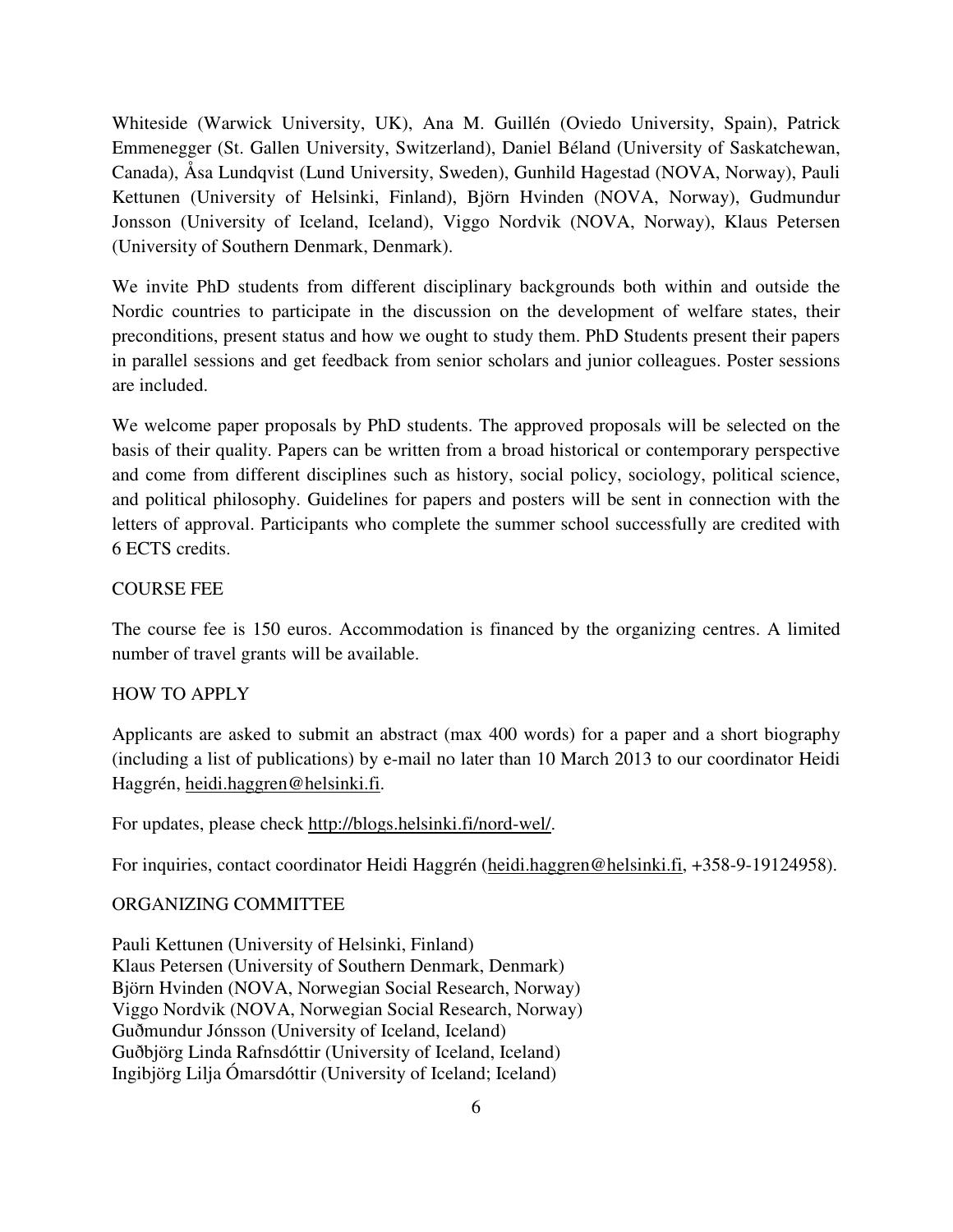## **THREE YEAR PHD STUDENTSHIP**

"Equality at the Intersection of Markets and Demography"

#### http://www.bath.ac.uk/sps/news/news\_0053.html

We invite applications for a fully funded doctoral studentship in the Department of Social & Policy Sciences.

## *About the studentship*

The studentship is associated with Professor Lynn Prince Cooke's research programme on "Equality at the Intersection of Markets and Demography." Professor Cooke conducts comparative research on the impact of policy on gendered divisions of paid and unpaid work, and how these affect subsequent life course outcomes such as divorce or children's life chance.

## *Department of Social & Policy Sciences*

If successful, you will be fully engaged in the Department of Social & Policy Sciences; one of the leading centres for social sciences in the UK. Our Department was ranked second in the Social Policy and Social Work unit of assessment in the 2008 Research Assessment Exercise (RAE), and we were awarded the prestigious Queen's Anniversary Prize in 2011 for our innovative research on child poverty around the globe.

We have a vibrant, supportive and successful community of over 70 research students from a range of disciplines. We also host a well-attended weekly postgraduate seminar series, and our students organise an interdisciplinary annual conference. Our students also play significant roles in Departmental and Faculty research centre activities.

Combined with our community feel, Social & Policy Sciences in Bath is an intellectually challenging and socially supportive place to pursue your PhD.

## *Funding criteria*

You should fulfil the entrance requirements for a Department of Social & Policy Sciences PhD and meet the required Terms& Conditions.

If successful, you will be expected to contribute 85 hours per-year to the Department, through a combination of teaching and research assistance.

#### *The award*

The studentship is fully funded at home/EU fees level (overseas candidates will need supplementary funding) for three years and is available for an October 2013 start.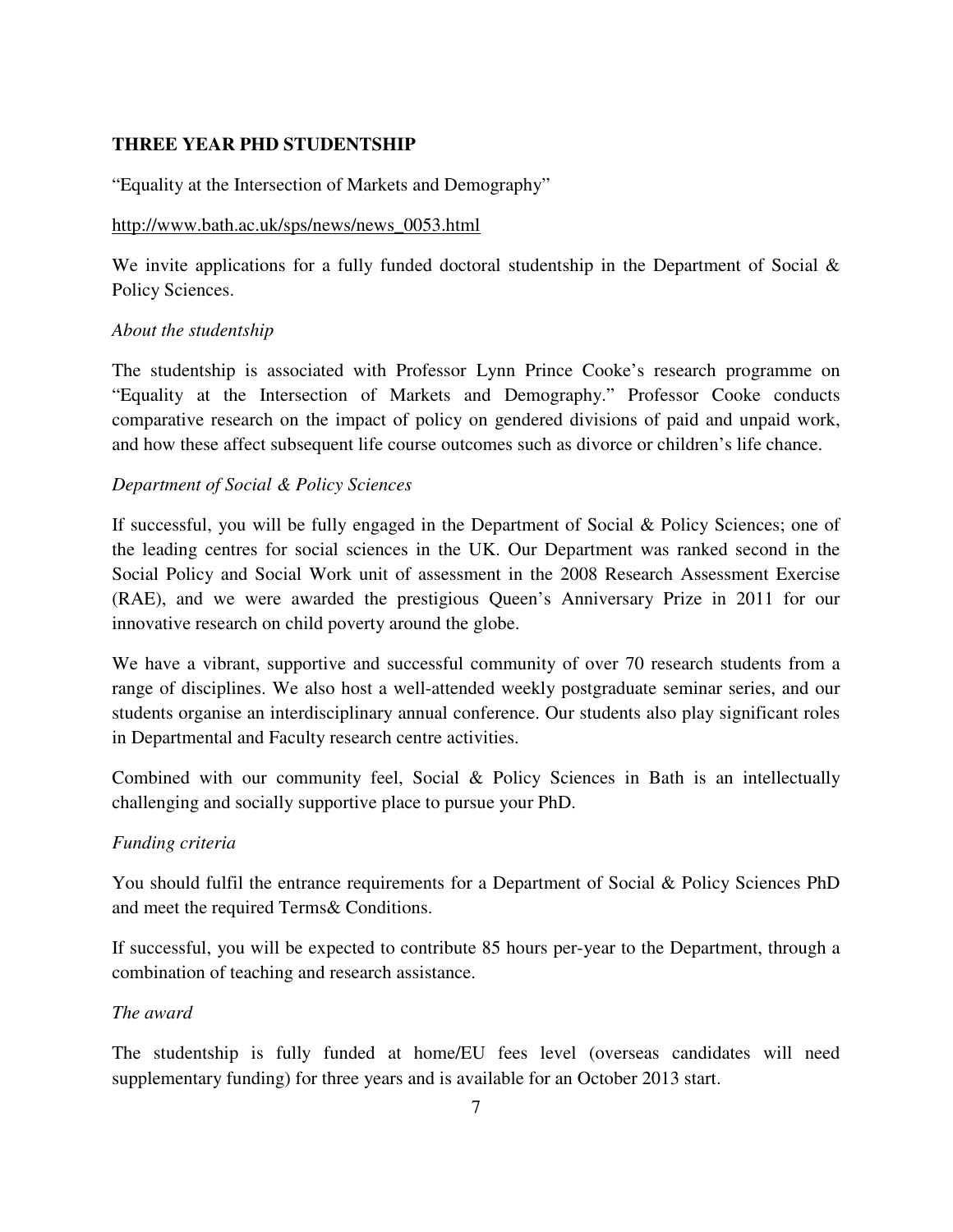The studentship includes:

- a stipend of at least £13,590 per-year
- £1,000 training fee per-year (for each of the three years)

The University is a member, along with the universities of Bristol and Exeter, of the ESRCfunded South West Doctoral Training Centre, which provides further doctoral training opportunities.

Details of other funding awards can be found on the Graduate School website.

## *How to apply*

- 1. You should apply online to study for the PhD.
- 2. You must also provide an original, theoretically-driven 3,000 word proposal related to the broad themes (detailed above) (this should be comparative and employ quantitative methods applied to large-scale data).
- 3. You must also apply specifically for this funding, including the need to complete the Funding Request Form in which you must outline your motivation for wanting to undertake research and a brief outline of your initial thoughts on the area of research (maximum 500 words).

The closing date for applications is *14 February 2013 at 12:00 noon (GMT).*

#### *Contact*

If you have any questions about the studentship or application process please contact Professor Cooke email: l.p.cooke@bath.ac.uk

## **BOOKS**

# **Ive Marx and Kenneth Nelson (eds). 2012.** *Minimum Income Protection in Flux***. Palgrave Macmillan.**

The current economic crisis has presented itself as a formidable challenge to the welfare states of Europe. It is more relevant than ever to ask: do existing minimum income protection schemes succeed in adequately protecting citizens, be it whether they are excluded from work, working, retired, or having children? Drawing on in-depth and up-to-date institutional data from across Europe and the US, this volume details the reality of minimum income protection policies over time. Including contributions from leading scholars in the field, each chapter provides a systematic cross-national analysis of minimum income protection policies, developing concrete policy guidance on an issue at the heart of the European debate.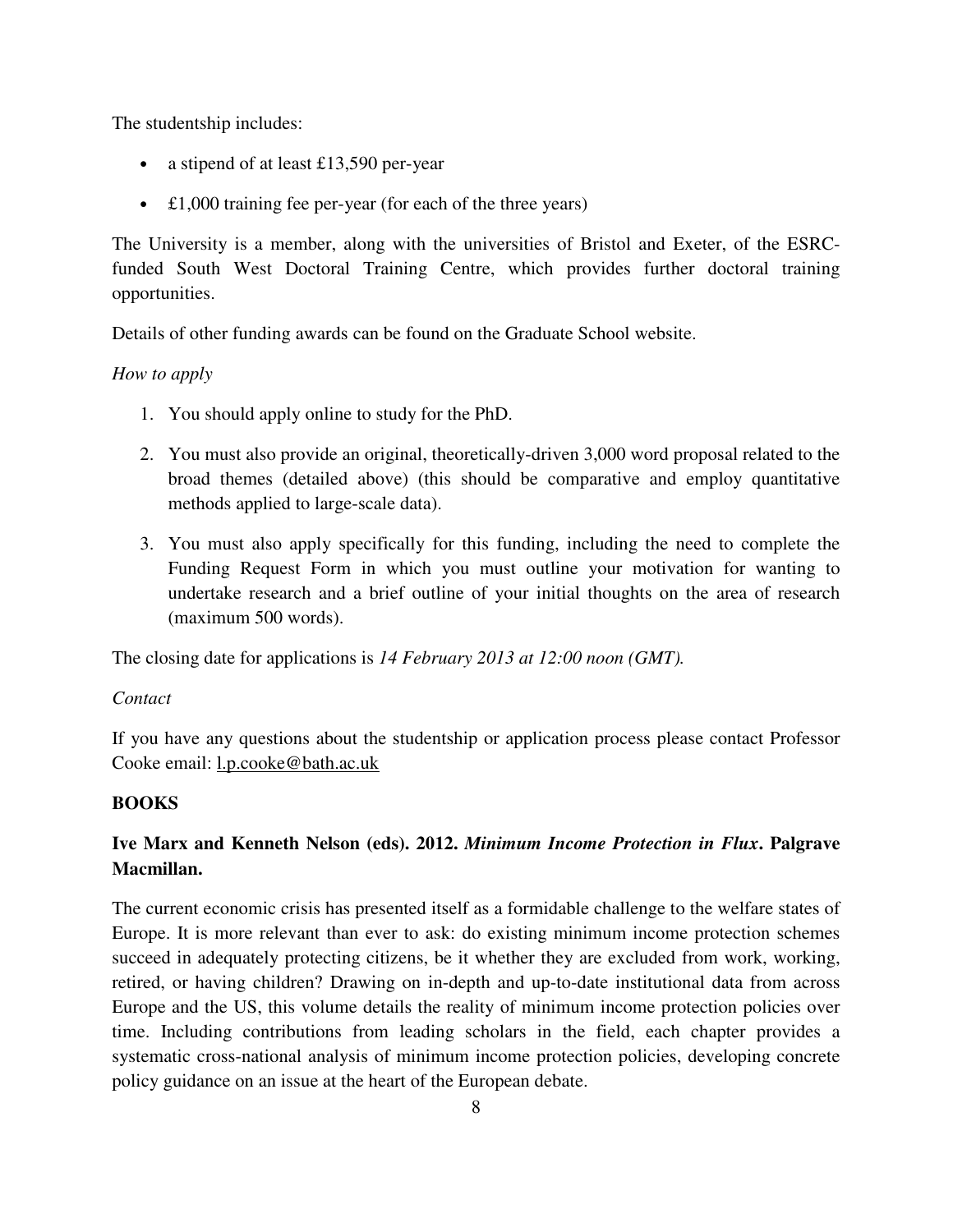#### *Contents*

1 A New Dawn for Minimum Income Protection? 1 Ive Marx and Kenneth Nelson 2 Struggle for Life: Social Assistance Benefits, 1992–2009 28 Natascha Van Mechelen and Sarah Marchal 3 Mind the Gap: Net Incomes of Minimum Wage Workers in the EU and the US 54 Ive Marx, Sarah Marchal and Brian Nolan 4 Child Poverty as a Government Priority: Child Benefit Packages for Working Families, 1992– 2009 81 Natascha Van Mechelen and Jonathan Bradshaw 5 Minimum Income Protection for Europe's Elderly: What and How Much has been Guaranteed during the 2000s? 108 Tim Goedemé 6 From Universalism to Selectivity: Old Wine in New Bottles for Child Benefits in Europe and Other Countries 137 Tommy Ferrarini, Kenneth Nelson and Helena Höög 7 Categorical Differentiation in the Light of Deservingness Perceptions: Institutional Structures of Minimum Income Protection for Immigrants and for the Disabled 161 Vanessa Hubl and Michaela Pfeifer 8 Origin and Genesis of Activation Policies in 'Old' Europe: Towards a Balanced Approach? 190 J. Timo Weishaupt 9 Social Assistance Governance in Europe: Towards a Multilevel Perspective 217 Yuri Kazepov and Eduardo Barberis 10 Minimum Social Protection in the CEE/CIS Countries: The Failure of a Model 249 Jonathan Bradshaw, Emese Mayhew and Gordon Alexander 11 The EU and Minimum Income Protection: Clarifying the Policy Conundrum 271 Frank Vandenbroucke, Bea Cantillon, Natascha Van Mechelen, Tim Goedemé and Anne Van Lancker

# **Peter Saunders. 2012***. Down and Out: Poverty and Exclusion in Australia***. Bristol: Policy Press.**

This landmark study provides the first comprehensive assessment of the nature and associations between the three main forms of social disadvantage in Australia: poverty, deprivation and social exclusion. Drawing on the author's extensive research expertise and his links with welfare practitioners, it explains the limitations of existing approaches and presents new findings that build on the insights of disadvantaged Australians and views about the essentials of life, providing the basis for a new deprivation-based poverty measure.

This title can be ordered from The Policy Press website at a 20% discount:

www.policypress.co.uk